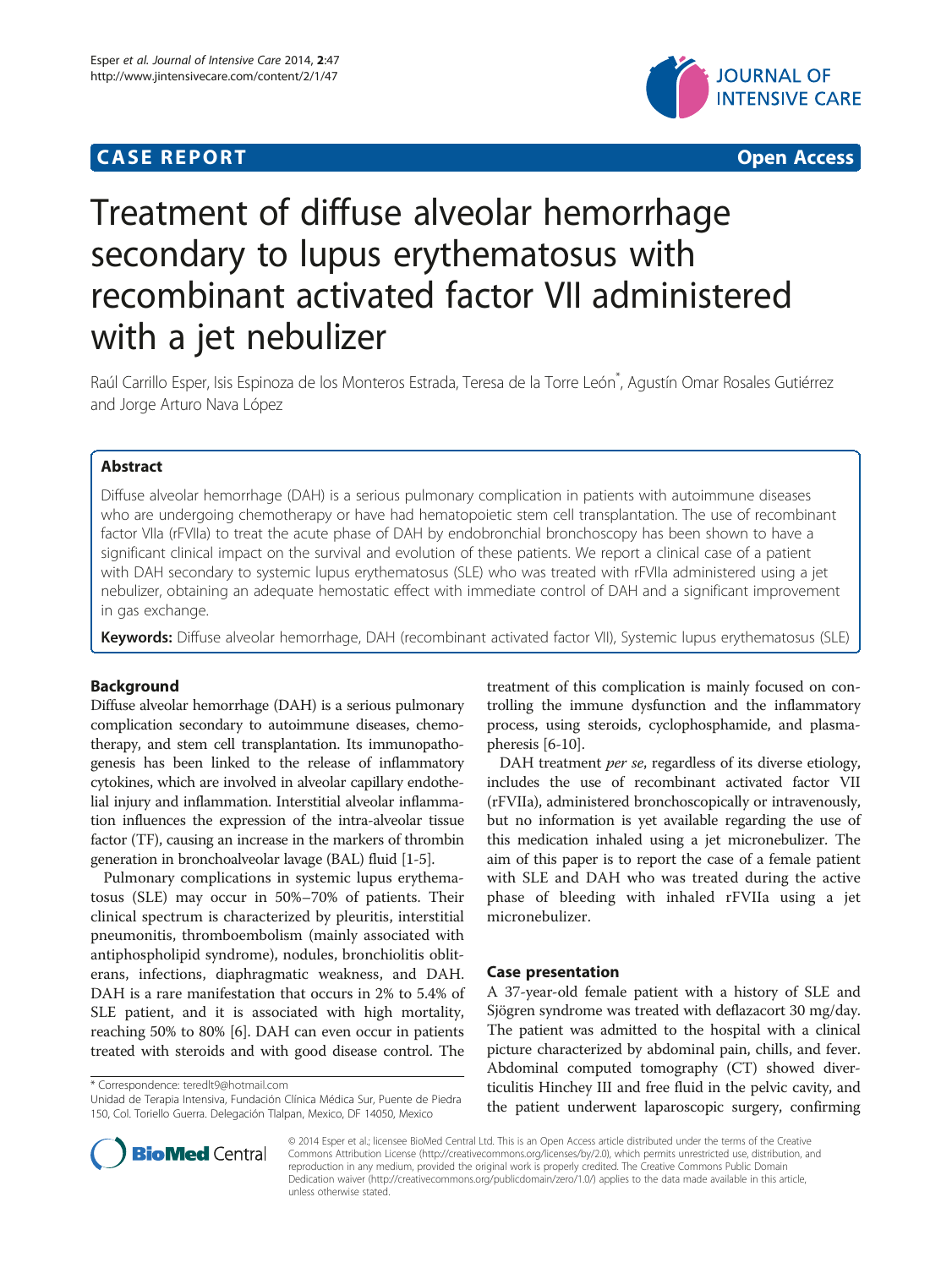the CT findings and detecting a sealed diverticular perforation.

Sudden tachycardia, tachypnea, hypoxemia, cough, and hemoptysis appeared in the immediate postoperative period, and the patient was transferred to the intensive care unit (ICU) with respiratory failure and generalized coarse rales on admission. The cough increased and the hemoptysis became more evident, reaching approximately 200 mL. The patient had hypoxemia, with 86% oxygen saturation with  $100\%$  FiO<sub>2</sub> by pulse oximetry. The blood gas analysis on admission was as follows:  $pH$  7.18,  $pCO<sub>2</sub>$ 39 mmHg,  $pO<sub>2</sub>$  42.3 mmHg, lactate 3.3 mmol/L, alveolararterial gradient 455 mmHg, and short circuits 50%. Hemoglobin decreased from 10 to 7 g/dL. Chest radiographs showed bilateral pulmonary infiltrates occupying all four quadrants, confirmed by chest CT, on the day of admission (Figure 1).

Echocardiography showed a dilated right atrium and ventricle, tricuspid regurgitation, and pulmonary artery systolic pressure of 42 mmHg. A rheumatic profile was performed with hypocomplementemia results for C3 of 21.2 mg/dL (70–152 mg/dL) and C4 of 4.2 mg/dL (16–38 mg/dL), positive speckled pattern antinuclear antibodies (ANA) at a titer of 1:1,640, and granular cytoplasmic fluorescence. Anticentromere antibodies (antineutrophil cytoplasmic antibody (ANCA)) were c-ANCA <1:20 (neg <1:20), p-ANCA <1:20 (neg <1:20), and atypical p-ANCA <1:20 (neg <1:20); erythrocyte sedimentation rate (ESR) was 60 mm/h (0–7.4 mm/h); and C-reactive protein (CRP) was  $71 \text{ mg/L}$  (0–20 mg/L).

After the diagnosis of DAH secondary to SLE, treatment was started with rFVIIa at a dose of 50 μg/kg inhaled with a jet nebulizer, achieving rapid DAH control, with the disappearance of hemoptysis and a rapid increase in PaO<sub>2</sub> and the PaO<sub>2</sub>/FiO<sub>2</sub> ratio.

Three boluses of 1 g methylprednisolone were administered, and 500 mg rituximab was later added to therapy. The patient's condition improved, with follow-up radiographs and a CT scan showing the resolution of the infiltrates, after 24 h (Figure [2](#page-2-0)).

DAH is a rare complication of SLE with high mortality. The most common age of onset is around 30 years [\[11,12](#page-3-0)]. DAH usually occurs in patients with an established diagnosis of SLE; however, it can also be the initial manifestation of this disease [\[13,14](#page-3-0)].

The proposed mechanisms for DAH development include precapillary and alveolar space damage mediated by immune processes. Three different patterns have been described histopathologically: subclinical hemorrhage, capillaritis, and diffuse alveolar damage [\[15-18\]](#page-3-0).

Most cases are associated with slight bleeding without any sign of vasculitis, interstitial inflammation, or infection; however, scientific evidence has shown an increase in the incidence of capillaritis [\[19,20\]](#page-3-0).

Patients with SLE who present a triad of hemoptysis, sudden drop in hemoglobin in 24–48 h, and new alveolar or interstitial infiltrates should be highly suspected of DAH. The incidence of hemoptysis varies, and it is not present clinically in some cases, confirmed by bronchoscopy and bronchoalveolar lavage fluid examination that shows erythrocytes and hemosiderin-laden macrophages. DAH is associated with other symptoms and signs such as fever, dyspnea, cough, and pleural effusion. The most common extrapulmonary manifestation of SLE is renal involvement, which usually manifests as nephritis class III or IV. A higher risk of DAH has been found in patients with active renal disease, especially nephrotic syndrome. Serological analysis in these patients shows a distinctive high anti-dsDNA titer, hypocomplementemia, and anemia, as was the case in our patient. With regard to the radiographic findings, diffuse alveolar infiltrates were evident from plain radiographs and CT, but did not involve the lung apices [[6,12,19-23](#page-3-0)].

Bronchoscopy has been recommended in the case of suspicion of DAH in which clinical presentation is atypical, as it confirms the diagnosis. In subacute cases, methods such as the quantitative score of hemosiderin-laden macrophages in the BAL fluid sample or increased red blood cell counts are used [\[6](#page-3-0)]. Hemosiderin, a breakdown product of

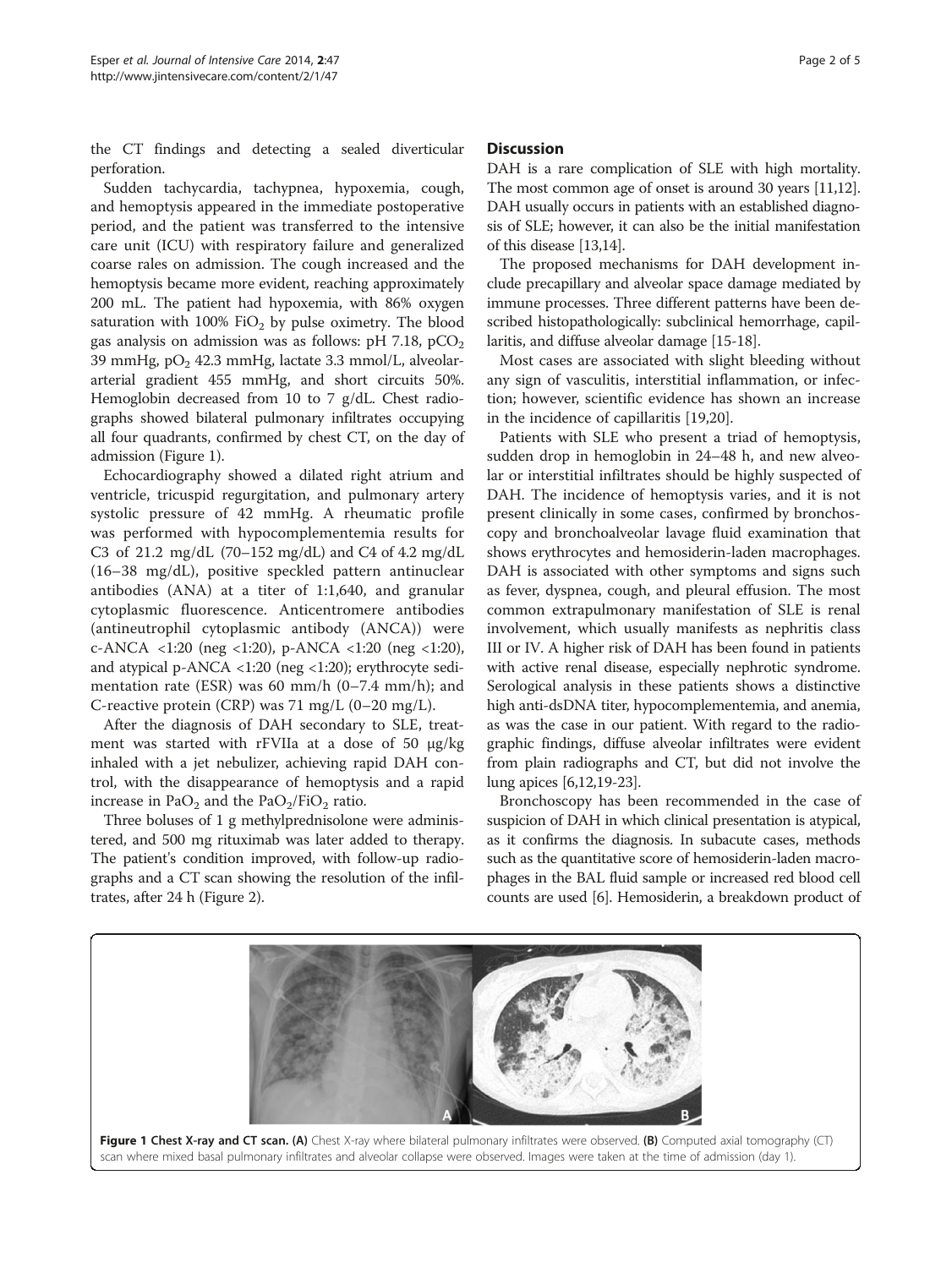<span id="page-2-0"></span>

hemoglobin, is not present in all cases in the acute and early stages, as it appears at least 48 h after bleeding [[24,25](#page-4-0)].

The treatment of DAH is based on high doses of steroids. This therapeutic approach achieves good results, especially when administered early. Cyclophosphamide or plasmapheresis can be added to the treatment when the response is not satisfactory [[26,27](#page-4-0)].

Mendoza et al. [\[28](#page-4-0)] reviewed the treatment of patients with DAH secondary to SLE, exploring the therapeutic potential of rituximab (anti-CD20 monoclonal antibody). Most cases showed significant improvements in clinical and laboratory parameters, with good tolerance and few side effects. Thus, patients with severe lupus nephritis showed improvement in the disease activity with a significant reduction ( $p < 0.05$ ) of proteinuria (from 3.710 to 1.786 g/L,  $p < 0.05$ ). Patients with severe neurological involvement had complete symptom remission.

The rFVIIa is a medication approved for the treatment of hemorrhage in patients with hemophilia A or B who produce antibodies to FVIII or IX. FVII initiates clot formation by interaction with TF. The FVIIa-TF complex activates factor X. At high doses (80 to 100 mg/kg), activated FVII also activates factor X in the absence of TF, most likely via the activation of factor X bound to the surface of activated platelets. Factor Xa activates prothrombin to thrombin, which in turn converts fibrinogen to fibrin [\[29,30\]](#page-4-0).

It has been proven that rFVIIa has a hemostatic effect in DAH patients of different etiologies [\[31](#page-4-0)-[33\]](#page-4-0). Heslet et al. [[34\]](#page-4-0) published one case series in which they evaluated the use of rFVIIa in six patients with DAH, in which rFVIIa was instilled into the bronchial system by bronchoscopy at a dose of 50 μg/kg with good results, so it was decided to use this dose in our patient. Carrillo et al. [[35\]](#page-4-0) reported the case of a patient with DAH secondary to SLE who responded well to intravenous rFVIIa. Grochova et al. [[36\]](#page-4-0) reported a case of acute DAH secondary to stem cell transplantation, confirmed by bronchoscopy, which successfully responded to the administration of rFVIIa at a dose of 50 μg/kg in each of

the intrapulmonary main bronchi by bronchoscopy. Dabar et al. [[37\]](#page-4-0) reported two DAH cases secondary to acute leukemia and granulomatous vasculitis, respectively, both successfully treated with intrabronchial rFVIIa administered by bronchoscopy. Estella et al. [\[38\]](#page-4-0) reported two cases of DAH secondary to SLE, both successfully treated with the intrabronchial instillation of 90 μg/kg rVIIa by bronchoscopy. rFVIIa is a glycoprotein of 406 amino acids, has a synthetic  $G_0$  plasma activity analogous to that of FVII, has a molecular weight of 50 kDa, and has a half-life of 3 h. Its effect is immediate and clinical hemostasis is observed in 10 min. It was developed in the 1980s for the treatment of bleeding in patients with congenital hemophilia with inhibitors and in some cases for patients with congenital FVII deficiency. Since the 1990s, the first series published about its use were in nonhemophiliac patients with severe hemorrhage of different etiologies [[38,39](#page-4-0)].

The dose of rFVIIa used in different reports is 40– 300 μg/kg. The recommended dose in patients with microvascular bleeding is 60 to 100 μg/kg bolus, with a second dose after 20 min if they had not obtained satisfactory hemostatic control. In our work, we administered a first dose of 100 μg/kg, and due to rebleeding, a second dose was necessary to obtain appropriate response [[40](#page-4-0)].

In all published cases related to the use of rFVIIa in DAH, this medication has been administered by an intrabronchial or intravenous route. In the case of our patient, the route of administration was by inhalation using a jet micronebulizer, obtaining a favorable outcome, which opens a new opportunity and route of administration for the use of rFVIIa in DAH. This new approach is supported on the basis that hemostasis can be achieved by the interaction of rFVIIa and TF expressed at the alveolar level when an immune/inflammatory process is taking place [\[41\]](#page-4-0).

The mechanism of action of alveolar hemostasis is primarily explained by the TF-dependent pathway, where alveolar TF is expressed during the inflammatory phase of DAH. Moreover, the tissue factor pathway inhibitor (TFPI) inhibits the local activation of factor X to Xa by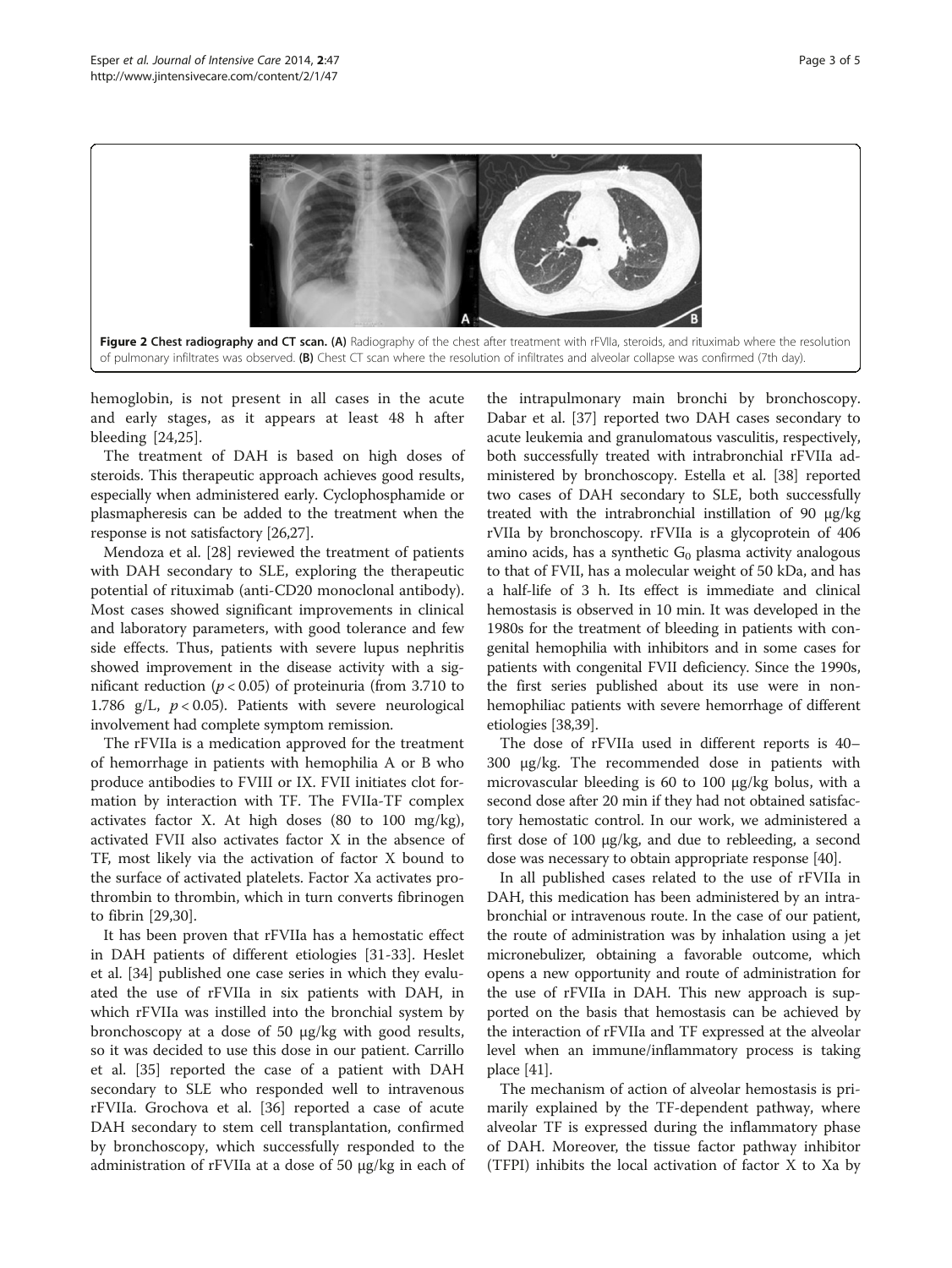<span id="page-3-0"></span>the FVIIa-TF complex. In acute lung injury, the TFPI produced by alveolar macrophages can increase up to 20 times. Our observations indicate that the intrapulmonary administration of FVIIa negates TFPI's anticoagulant effect [[42-44](#page-4-0)].

Clinical trials within the approved indications revealed that thrombotic events of possible or probable relationship to rFVII occurred in 0.28% of bleeding episodes treated, with the incidence within hemophilia patients with inhibitors to be 0.20%, and in acquired hemophilia an incidence of 4% [\[45\]](#page-4-0). Patients with disseminated intravascular coagulation (DIC), advanced atherosclerotic disease, crush injury, septicemia, or concomitant treatment with activated or nonactivated prothrombin complex concentrates (aPCCs/PCCs) have an increased risk of developing thrombotic events.

Two meta-analyses of these pooled data indicate an increased risk of thrombotic events (10.0% in patients treated with rFVIIa versus 7.5% in placebo-treated patients). Arterial thromboembolic adverse events including myocardial infarction, myocardial ischemia, cerebral infarction, and cerebral ischemia were statistically significantly increased with the use of rFVIIa compared to placebo (5.3% to 5.6% in subjects treated with rFVIIa versus 2.8% to 3.0% in placebo-treated patients). Other arterial thromboembolic events (such as retinal artery embolism, renal artery thrombosis, arterial thrombosis of limb, bowel infarction, and intestinal infarction) have also been reported [[45-49\]](#page-4-0).

### Conclusion

The DAH in SLE is a catastrophic complication and is associated with high morbidity and mortality. The use of rFVIIa by inhalation with a jet nebulizer is an option for the treatment of this condition, and it should always be given as a supplement to the standard treatment (methylprednisolone boluses).

## Consent

The patient has given consent for the publication of accompanying documents. The authors are available for any clarification. The study was approved by the ethics committee of the Hospital Medica Sur which is governed by the Declaration of Helsinki.

#### Abbreviations

ANA: antinuclear antibodies; ANCA: anticentromere antibodies; BAL: bronchoalveolar lavage; CRP: C-reactive protein; CT: computed tomography; DAH: diffuse alveolar hemorrhage; ICU: intensive care unit; rFVIIa: recombinant activated factor VII; SLE: systemic lupus erythematosus; TF: tissue factor; TFPI: tissue factor pathway inhibitor.

#### Competing interests

The authors declare that they have no competing interests.

#### Authors' contributions

RCE contributed to the conception and approval of the study. IEdlME contributed to the conception, redaction, and design of the study and the data acquisition. TdlTL contributed to the redaction, design and approval of the study and the data acquisition. AORG and JANL contributed to the redaction and design of the study and the data acquisition. All authors read and approved the final manuscript.

#### Received: 26 November 2013 Accepted: 21 July 2014 Published: 27 August 2014

#### References

- 1. Huaringa AJ, Leyva FJ, Giralt SA, Blanco J, Signes-Costa J, Velarde H: Outcome of bone marrow transplantation patients requiring mechanical ventilation. Crit Care Med 2006, 107:10–15.
- 2. Agusti C, Ramirez J, Picado C, Xaubet A, Carreras E, Ballester E: Diffuse alveolar hemorrhage in allogeneic bone marrow transplantation. A postmortem study. Crit Care Med 1995, 151:1006–1110.
- 3. Lewis ID, Defor T, Weisdorf DJ: Increasing incidence of diffuse alveolar hemorrhage following allogeneic bone marrow transplantation: cryptic etiology and uncertain therapy. Bone Marrow Transplant 2000, 26:539–543.
- 4. Levi M, Van Der Poll T, Cate H, Kuipers B, Biemond BJ, Jansen HM: Differential effects of anti-cytokine treatment on bronchoalveolar hemostasis in endotoxemic chimpanzees. Am J Respir Crit Care Med 1998, 158:92–98.
- 5. Huaringa AJ, Leyva FJ, Signes-Costa J, Morice RC, Raad I, Darwish AA: Bronchoalveolar lavage in the diagnosis of pulmonary complications of bone marrow transplantation patients. Bone Marrow Transplant 2000, 25:975–980.
- 6. Santiago CY, Vilá LM: Pulmonary hemorrhage in patients with systemic lupus erythematosus. Curr Respir Med Rev 2009, 5:49–54.
- 7. Zamora MR, Warner ML, Tuder R, Schwarz MI: Diffuse alveolar hemorrhage and systemic lupus erythematosus: clinical presentation, histology, survival, and outcome. Am J Med 2004, 76:192-202.
- 8. Hunninghake GW, Fauci AS: Pulmonary involvement in the collagen vascular disease. Am Rev Respir Dis 1997, 119:471-503.
- 9. Emlen W: Systemic lupus erythematosus and mixed connective tissue disease. J Allergy Clin Immunol 1993, 13:291-311.
- 10. Tze-Yi SY: Diffuse alveolar hemorrhage. Am J Med 2007, 16:12-122.
- 11. Kamen DL, Strange C: Pulmonary manifestations of systemic lupus erythematosus. Clin Chest Med 2010, 31:479–488.
- 12. Badsha H, The CL, Kong KO, Lian TY: Pulmonary hemorrhage in systemic lupus erythematosus. Semin Arthritis Rheum 2003, 33:414–421.
- 13. Abud MC, Diaz JE, Alarcon SD: Fatal pulmonary hemorrhage in systemic lupus erythematosus. J Rheumatol 1982, 12:558–561.
- 14. Byrd RB, Trunk G: Systemic lupus erythematosus presenting as pulmonary hemosiderosis. Chest 1976, 64:120–129.
- 15. Marino CT, Pertschuk LP: Pulmonary hemorrhage in systemic lupus erythematosus. Arch Intern Med 1981, 141:201–203.
- 16. Travis WD, Colby TV, Lombard C, Carpenter HA: Clinic pathologic studies of 34 cases of diffuse pulmonary hemorrhage with lung biopsy confirmation. Am J Surg Pathol 1990, 14:1112–1125.
- 17. Hughson MD, He ZJ, Henegar J, McMurray RR: Alveolar hemorrhage and renal microangiopathy in systemic lupus erythematosus: immune complex small vascular injury with apoptosis. Arch Pathol Lab Med 2001, 125:475–483.
- 18. Leatherman JW: Immune alveolar hemorrhage. Chest 1997, 91:891–897.
- 19. Schwab EP, Schumacher HR, Freundlich B, Callegari PE: Pulmonary alveolar hemorrhage in systemic lupus erythematosus. Semin Arthritis Rheum 1993, 23:8–15.
- 20. Nellessen CM, Pöge U, Brensing KA, Sauerbruch T, Klehr HU: Diffuse alveolar hemorrhage in a systemic lupus erythematosus patient successfully treated with rituximab: a case report. Nephrol Dial Transplant 2008, 23:385–386.
- 21. Santos AS, Mandell BF, Fessler BJ: Alveolar hemorrhage in systemic lupus erythematosus: presentation and management. Chest 2000, 118:1083–1090.
- 22. Koh WH, Thumboo J, Boey ML: Pulmonary haemorrhage in Oriental patients with systemic lupus erythematosus. Lupus 1997, 6:713–716.
- 23. Olson A, Schwarz M: Diffuse alveolar hemorrhage. Lupus 2007, 13:318-320.